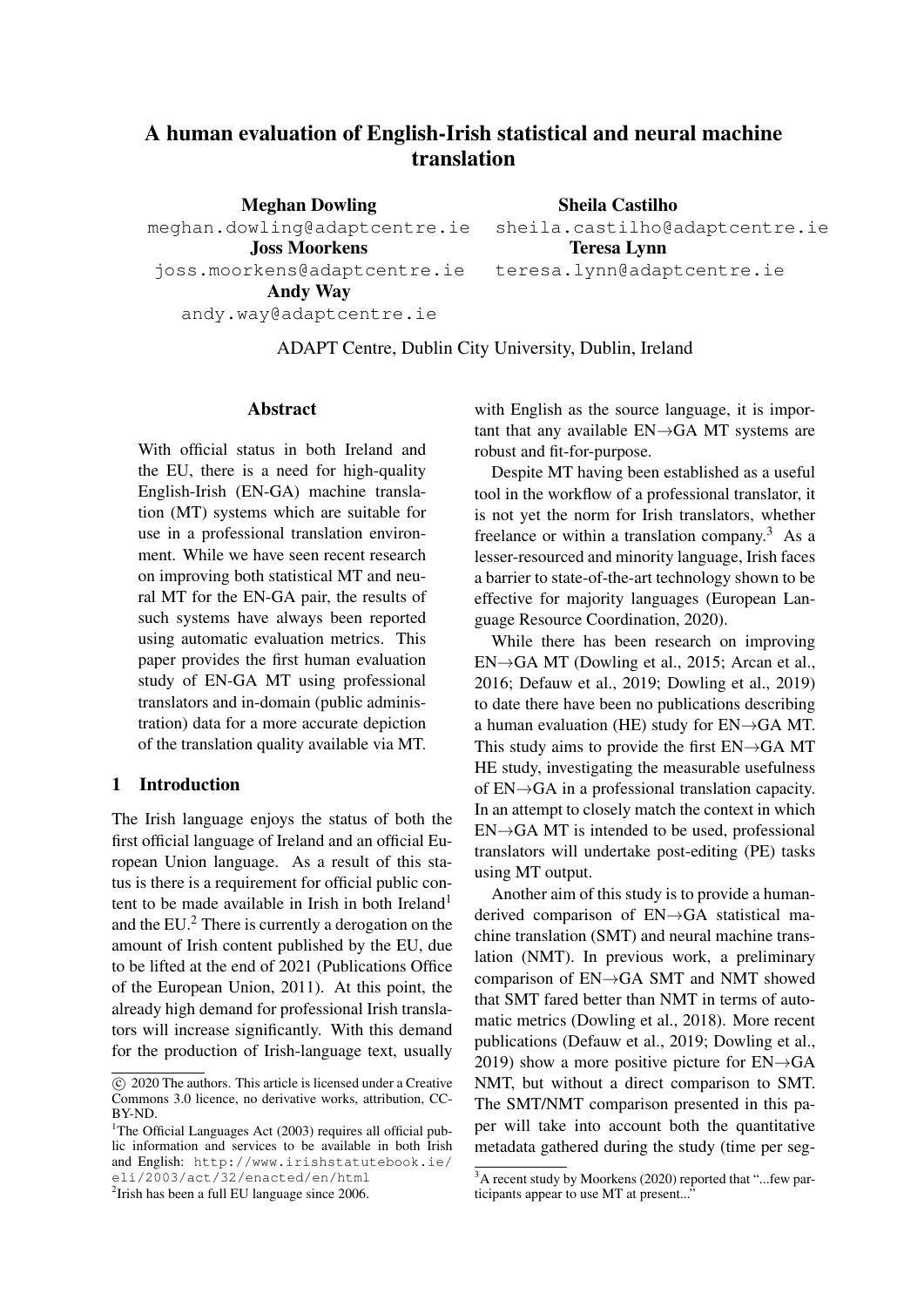ment, number of keystrokes, etc.) as well as the qualitative opinions and recommendations of the participants.

This paper is presented as follows: Section 2 describes related work in the areas of EN→GA MT, HE, etc. In Section 3 we provide details of the data and parameters used in our SMT and NMT systems, while Section 4 describes the methodology used in this HE study. We present our results in Section 5 and provide some conclusions and avenues for future work in Section 6.

# 2 Related work

As Irish is a poorly-resourced language (Judge et al., 2012), the quality of MT output has struggled to reach the same level of quality as well-supported languages. Several studies (Dowling et al., 2015; Arcan et al., 2016; Dowling et al., 2016) thus focused on improving EN→GA SMT, as discussed in Section 1. In previous work comparing EN-GA SMT and NMT, preliminary results suggest that SMT seems to outperform NMT (Dowling et al., 2018), although we show a number of examples where the score may be misleading and recommend that a HE study may be necessary to fully understand the quality of each system type. More recent studies (Defauw et al., 2019; Dowling et al., 2019) show the effects of adding artificiallycreated training data to EN-GA NMT.

In terms of Irish translators' attitudes to MT, Moorkens' (2020) extensive survey reports varying attitudes between translators based on terms of employment, with freelance translators appearing to be poorly disposed towards MT.

Koehn and Knowles (2017) include low– resource languages as one of the main challenges still present in MT research. Unable to exploit cutting-edge techniques that require huge resources, MT researchers must look to creative solutions to improve low–resource MT. Such approaches include the creation of artificial parallel data, e.g. through back-translation (Poncelas et al., 2018), exploiting out-of-domain data (c.f. Imankulova et al., (2019)) and using a betterresourced language as a pivot (Wu and Wang, 2007; Liu et al., 2018; Cheng, 2019).

HE is a vital component of MT research (Castilho et al., 2018), with many of the major MT conferences including a translator track to encourage such publications. They are especially valuable in low-resource or minority contexts (e.g. Spanish-Galician MT (Bayón and Sánchez-Gijón, 2019), Russian-Japanese MT (Imankulova et al., 2019)) where the languages may be overlooked by global MT companies.

There have been comparisons of SMT and NMT since NMT first emerged in the field. The conference on machine translation (WMT) regularly feature both systems, with HE at the forefront (Bojar et al., 2016; Ondřej et al., 2017; Barrault et al., 2019). Castilho et al. (2017) describe an extensive comparison of SMT and NMT using both automatic metrics and HE. Mixed results overall highlight the need for language-specific HE studies.

Recently, Läubli et al., (2020) published a set of recommendations for performing HE of MT. They advocate for (1) the use of professional translators over novices, (2) translations to be evaluated on a document-level, (3) fluency to be evaluated in addition to adequacy, (4) reference translations not to be heavily edited for fluency and (5) the use of original source texts (rather than translated text as input). We take these recommendations into account when designing this HE study.

# 3 MT systems set-up

To compare SMT and NMT through HE it is first necessary to train a system of each type using the same training data. This section describes the data used in building both MT systems, their specific parameters and the automatic evaluation scores generated for each.

# 3.1 Data

Both SMT and NMT rely on large amounts of high-quality parallel data. This is especially true of NMT, a type of MT system that is highly datadriven. Although there are legal requirements regarding the creation of public Irish text (see Section 1) we may still describe Irish as a 'lessresourced' language. As mentioned previously, the derogation on the status of Irish has limited the amount of Irish content generated by the EU. Furthermore, the Irish Language Act (2003) does not enforce bilingual production of all public text and, until relatively recently, translation memories were not usually requested by public bodies when outsourcing translation work (Lynn et al., 2019).

Table 1 shows the sources and number of GA words of all datasets used to build the SMT and NMT systems. In line with previous work (Dowl-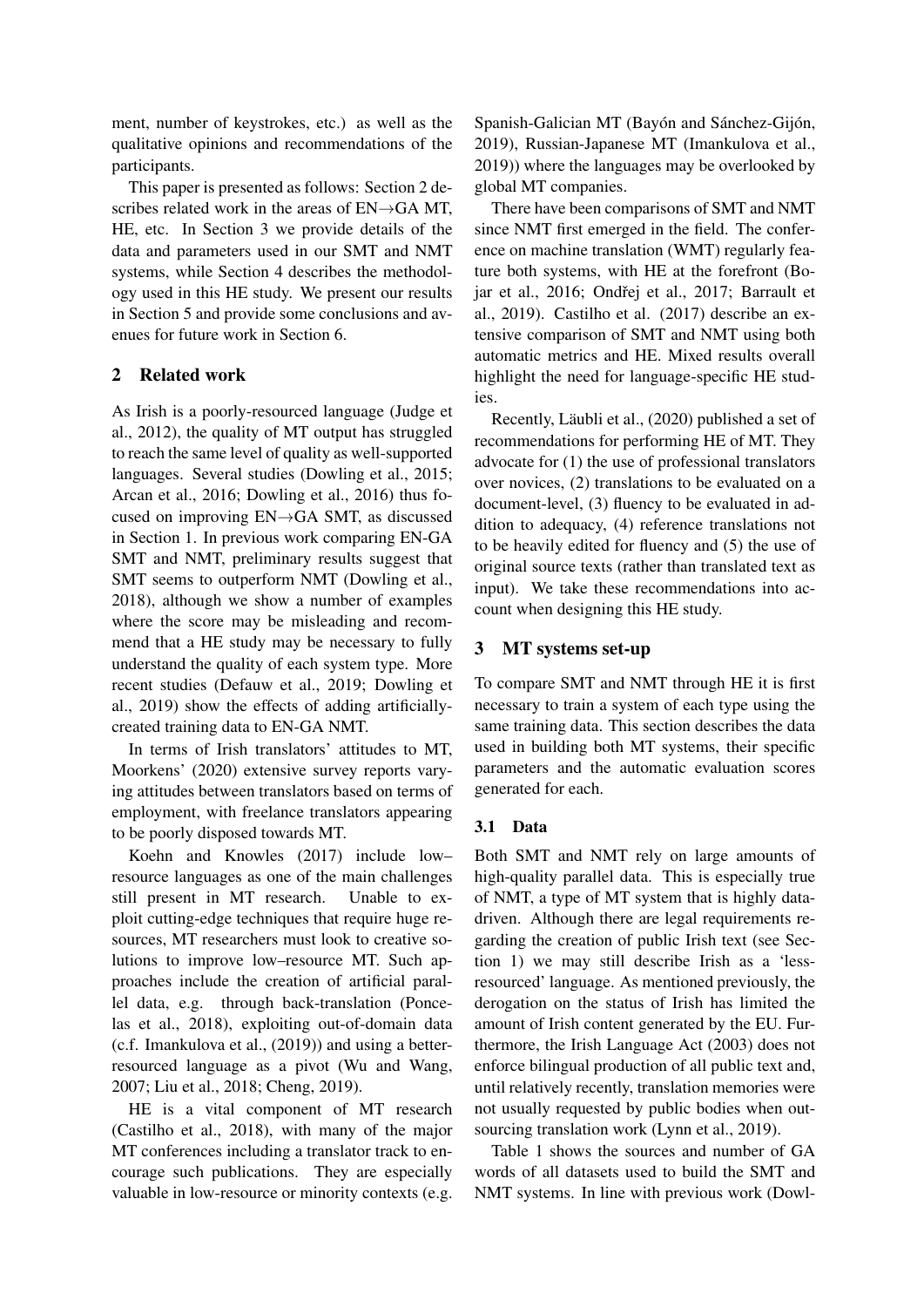| Source      | # words (GA) |
|-------------|--------------|
| <b>DCHG</b> | 1,085,617    |
| EU          | 439,262      |
| Crawled     | 254,772      |
| CnaG        | 21,365       |
| Teagasc     | 32,908       |
| UT          | 15,377       |
| IТ          | 57,314       |
| Paracrawl   | 20,803,088   |
| <b>ELRC</b> | 415,648      |
| ELRI        | 628,669      |
| TOTAL       | 23,754,020   |

Table 1: Source and number of Irish words of data sources used to build the MT systems described in this paper

ing et al., 2019), in-domain data from the Department of Culture, Heritage and the Gaeltacht (DCHG) is used. This is supplemented with data from EU sources,<sup>4</sup> crawled data,<sup>5</sup> Conradh na Gaeilge<sup>6</sup> (CnaG), Teagasc,<sup>7</sup> University Times (UT) and the Irish Times (IT). The two latter sources contain monolingual Irish text only. As in Defauw et al., (2019), we include the Paracrawl corpus, a large corpus of webcrawled data (Espla-` Gomis et al., 2019). Further to this, we add two new corpora, referred to in Table 1 as ELRC and ELRI. ELRC refers to the European Language Resource Coordination, $8$  an initiative led by the European Commission to gather language resources for all EU official languages. ELRI<sup>9</sup> is an initiative which focuses on the building and sharing of language resources within France, Ireland, Portugal and Spain (Etchegoyhen et al., 2018) (European Language Resource Infrastructure).

## 3.2 SMT parameters

When training the SMT system, we follow parameters identified in previous work. Moses (Koehn et al., 2007), the standard tool for building SMT systems, along with the data described in Section 3.1,

<sup>9</sup>http://www.elri-project.eu/

is used to train our SMT model. KenLM (Heafield, 2011) is used to train a 6-gram language model using the GA portion of the parallel data, as well as the monolingual GA data. This wider-context language model (3-gram is the default) along with hierarchical reordering tables are used in an attempt to address the divergent word orders of EN and GA (EN having subject-verb-object and GA having verb-subject object word order.)

#### 3.3 NMT parameters

As in other research on EN-GA NMT (Defauw et al., 2019; Dowling et al., 2018), we use Open-NMT (Klein et al., 2017) as the basis for training our NMT system. We implement a transformerbased approach (Vaswani et al., 2017), which has shown promising results for low-resource NMT with other language pairs (Lakew et al., 2017; Murray et al., 2019). We use parameters recommended by Vaswani et al., (2017).

## 3.4 Test data

1,500 sentences of gold-standard data, $10$  with an average sentence length of 20 words per sentence, were held out from training data in order to perform automatic evaluation. This data contains extracts from DCHG sources such as official correspondence, public announcements, etc.

#### 3.5 Automatic evaluation

Automatic evaluation metrics, while best used to track developmental changes in one particular MT system over time, can also be used to gauge differences in quality between two different MT systems. In this study we generate BLEU (Papineni et al., 2002), TER (Snover et al., 2009), CharacTER (Wang et al., 2016) and ChrF scores (Popovic,´ 2015).

|            | BLEU <sup>↑</sup> |       |       | TER $\downarrow$   ChrF $\uparrow$   CharacTER $\downarrow$ |
|------------|-------------------|-------|-------|-------------------------------------------------------------|
| <b>SMT</b> | 45.13             | 43.51 | 66.26 | 0.29                                                        |
| NMT        | 46.58             | 40.85 | 67.21 | 0.28                                                        |

Table 2: Automatic evaluation scores for the SMT and NMT systems used to generate MT output, rounded to 2 decimal places. The best score in each column is highlighted in bold.

With automatic evaluation, the source side of the test data (EN) is translated using the MT system. BLEU and TER both compute scores by comparing words in the MT output to those in the GA por-

<sup>4</sup> Parallel texts from two EU bodies: the Digital Corpus of the European Parliament (DCEP) and Directorate General for Translation, Translation Memories (DGT-TM)

<sup>5</sup>Crawled from various sources including Citizens Information, an Irish government website that provides information on public services

 $6$ Conradh na Gaeilge is a public organisation tasked with the promotion of the Irish language

 $7$ The state agency providing research, advisory and education in agriculture, horticulture, food and rural development in Ireland.

<sup>8</sup>http://www.lr-coordination.eu/

<sup>&</sup>lt;sup>10</sup>Professionally translated data within the same domain (from the DCHG corpus).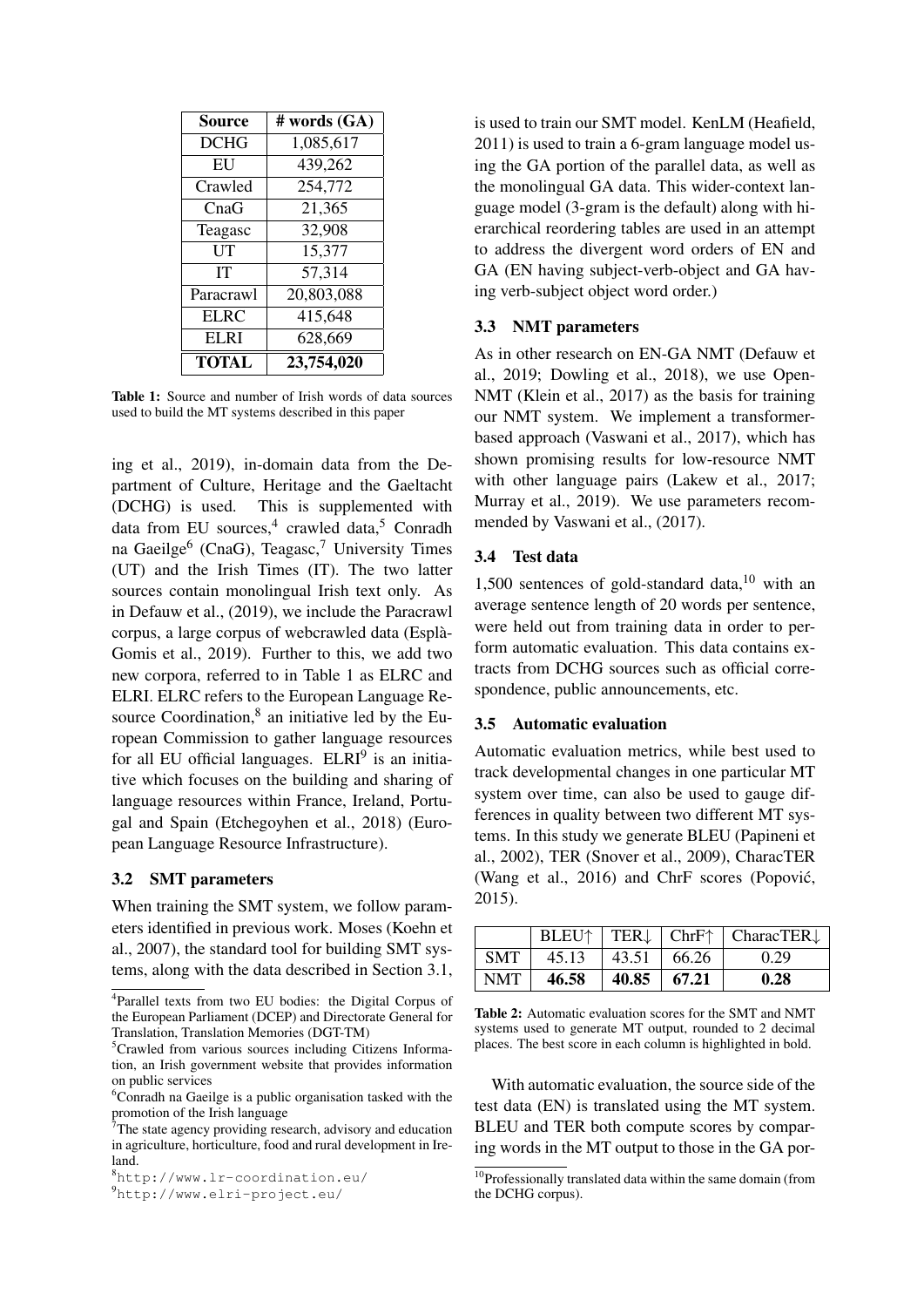tion of the test data. CharacTER and chrF, however, compute a score based on a character-level comparison, which can be more accurate for inflected languages.

Table 2 shows the BLEU, TER, CharacTER and ChrF scores for the SMT and NMT systems. These scores can then be compared to the results provided through HE. Both BLEU and ChrF are precision based, with higher scores indicating higher precision and, in theory, higher quality. This is indicated with a  $\uparrow$  in Table 2. TER (translation error rate) and CharacTER (TER on character level) are error-based metrics. Accordingly, a lower score represents a lower error rate, indicated with a  $\downarrow$  in Table 2.

It can be seen from Table 2 that the NMT system achieves a better score across all four metrics, whether calculated on a word or character level.

## 4 Study methodology and set-up

MT HE can take many forms, e.g. ranking of MT output, annotation of incorrect parts of speech or post-editing of MT output. A HE study can also be carried out by providing the translators with MT output and asking them to post-edit it. One benefit of this method is that subjectivity can be decreased – data gathered through translator postediting (e.g. time spent per segment, number of keystrokes, etc.) is used to assess the MT system rather than the participant being required to give a judgement per word/segment. It is also faster than error annotation and requires less training, particularly if the translators already have experience of post-editing MT output. It is also the method which is closest to the situation in which MT is intended to be used, and as a result translator opinions of the post-editing tasks can also be elicited. For these reasons, we see post-editing as the HE method that best suits the needs and intended outputs of this study. This section describes the set-up and methodology of the PE task and related survey.

## 4.1 PET tool and guidelines

Post-editing tool (PET) (Aziz et al., 2012) was chosen as the software with which to collect data for this study as it is freely available online and specifically designed for use in HE studies of MT. We configure PET with the default parameters and compose guidelines and instructions for the participants. For example, participants were permitted to use dictionaries while editing the output, but were

not permitted to use another MT tool. The guidelines were written in Irish, the target language of this study.

## 4.2 Pilot study

Prior to the main study, we conducted a pilot study to ensure that the tool was set up correctly and to test the robustness of the guidelines. Two Irish linguists each post-edited 10 machine–translated sentences. We then updated the guidelines as per the feedback of both pilot study participants.

#### 4.3 Data

Two subsets were extracted from the test data described in Section 3.1, each containing 100 EN sentences, and then translated with the SMT and NMT systems described in 3.2 and 3.3 respectively. With the merits of document-level translation raised in recent MT research (Toral et al., 2018; Werlen et al., 2018) and the importance of context in work using MT for dissemination, we choose to keep the sequence of sentences, rather than extract each of the 200 sentences individually at random.

Recent studies have shown that MT can have a negative impact on the linguistic richness of MT output (Vanmassenhove et al., 2019) and postedited translations (Toral et al., 2018). To demonstrate the differences in linguistic richness between SMT and NMT, we calculate standardised typetoken ratio (STTR) with the outputs.<sup>11</sup> Table 3 shows that, although a small difference can be seen between jobs for both systems, in average both MT systems have a very similar STTR.

| <b>System</b> | $\vert$ Job 1 | $ $ Job 2 $ $ | Average |
|---------------|---------------|---------------|---------|
| <b>SMT</b>    | 41.71         | 42.69         | 42.20   |
| <b>NMT</b>    | 43.84         | 41.33         | 42.59   |

Table 3: Comparison of STTR between SMT and NMT outputs normalised per 1000 words

## 4.4 Participants

With EN-GA MT more likely to be used as a tool to help publish translated content in an official context rather than a gisting tool, it is important that the participants in this study match the profile of the intended user, namely a professional translator. To this end, we recruited participants with an ac-

<sup>&</sup>lt;sup>11</sup>Type-token ratio normalised per 1,000 words.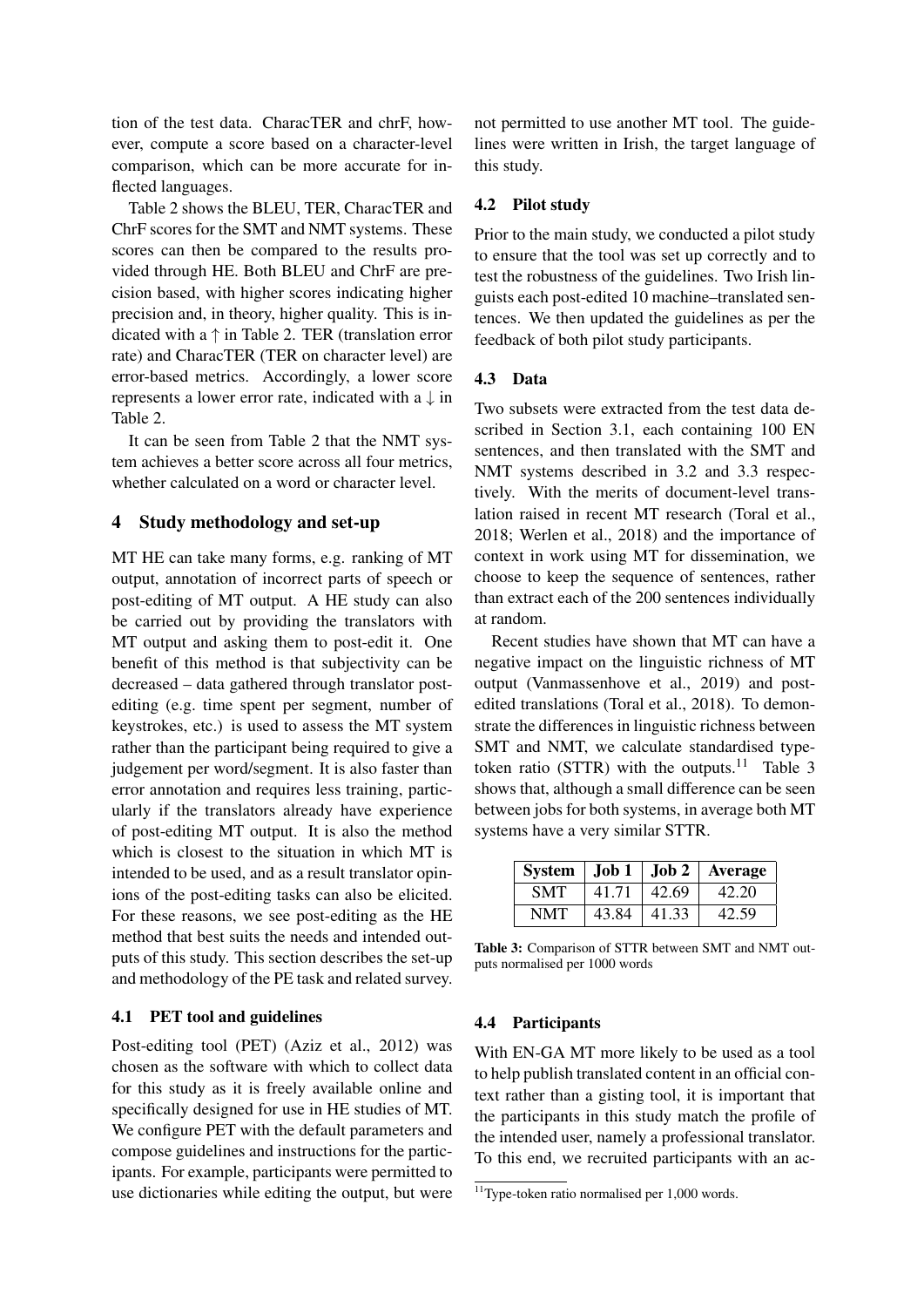creditation in EN-GA translation.<sup>12</sup> We recruited four accredited translators, referred to from now on as P1, P2, P3 and P4 respectively.

Each participant was asked to post-edit 210 sentences: 10 practice sentences, 100 sentences translated using SMT and 100 sentences translated using NMT. The same source text was provided to all 4 translators. Figure 1 shows the distribution of MT output across participants. Two participants (P1 and P3) were presented with the SMT output using Job 1 data and the NMT output using Job 2 data (set-up A). The other two participants (P2 and P4) were asked to post-edit set-up B, consisting of Job 1 machine-translated using NMT and Job 2 machine-translated using SMT. Both set-up A and set-up B contain 10 practice sentences from a similar source (Dublin City Council) so that the translators could try out the PET environment and get used to the software without worrying about speed. The output files and associated metadata from the practice segment are not included in the results.



Figure 1: Distribution of MT output (not to scale)

#### 4.5 Survey questions

A post-task survey was implemented to gather information about the participants' experience and their opinions of the two MT outputs. Participants were not informed whether the MT output was produced by an SMT or NMT system. The survey was distributed via Google sheets. The following information was gathered in the survey:

• months/years experience as a professional translator

- months/years experience post-editing MT in a professional capacity
- view of MT as a tool to be used by professional translators
- which system seems most fluent
- which system seems most accurate
- which system the translator would prefer to post-edit
- a text box for additional comments

#### 5 Results and analysis

In this section we present the survey results and the results gathered via the PET output.

#### 5.1 Survey results

The survey results show that all 4 participants are experienced translators. P1 has 25 years of experience, P2 5 years, P3 10 years part-time, and P4 13 years. Two of the participants' (P2 and P4) have experience post-editing (PE) MT in a professional capacity, with 3 years (P2) and 5 years (P4) of PE experience each (see Table 4).

| Participant | Translator exp.       | PE exp. |
|-------------|-----------------------|---------|
| P1          | 25 years              | N/A     |
| P2          | 5 years               | 3 years |
| P3          | 10 years <sup>†</sup> | N/A     |
| P4          | 13 years              | 5 years |

Table 4: Table displaying the amount of experience (exp.) each participant has a professional EN-GA translator and, if relelvant, how much experience each has PE EN-GA output. A dagger (†) signifies that the experience is in a part-time capacity.

When asked for their views of MT as a tool to be used by professional translators, answers varied from positive ("It's a very useful tool") to cautious ("I think it depends very much on what the machine has been fed!"; "Improving constantly, but insufficient at present";) to negative ("It's not much use for English to Irish translation. It would take the same length of time to translate from scratch"). The positive but guarded responses came from participants with post-editing (PE) experience, whereas those without PE experience answered negatively. This may be an indication that there is a learning curve with PE before MT can be a valuable and useful addition to translation workflow.

 $12$ The Foras na Gaeilge seal of accreditation for translators. Details of translators with this accreditation who are available on a part- or full-time basis are published on the Foras na Gaeilge website: https://www.forasnagaeilge. ie/about/supporting-you/seala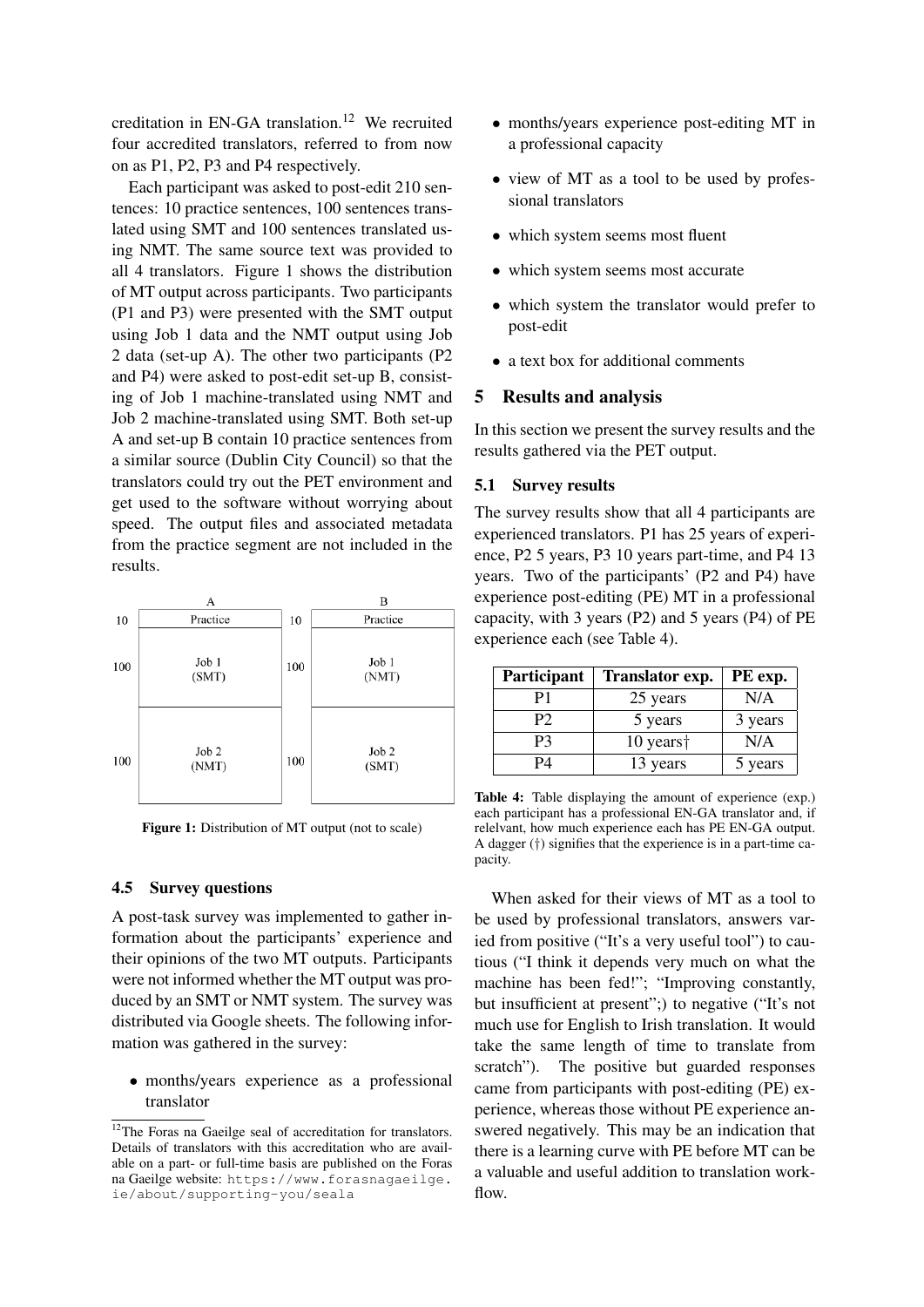Table 5 shows the survey results pertaining to differences between the two systems (SMT and NMT). The question "In general, which output did you perceive to be the most fluent-sounding?" is represented by the heading 'fluency'. 'Accuracy' is the heading used to represent the question "In general, which output did you did you perceive to be the most accurate in terms of semantics? (i.e. conveyed the meaning the best, fluency aside)." The final question dealing with SMT versus NMT, "Which output would you prefer to post-edit?" is represented with the heading 'prefer.' The participants were not aware which output was produced by which system; they were simply presented with two separate translation jobs.

| Participant    | fluency    | accuracy   | prefer     |
|----------------|------------|------------|------------|
| P1             | <b>NMT</b> | <b>NMT</b> | No diff.   |
| P <sub>2</sub> | No diff.   | <b>NMT</b> | <b>NMT</b> |
| P3             | No diff.   | No diff.   | No diff.   |
| P4             | <b>NMT</b> | <b>NMT</b> | <b>NMT</b> |

Table 5: Survey responses relating to differences between SMT and NMT fluency, accuracy and participant preference.

#### 5.2 PET results

Interestingly, none of the four participants gave SMT as an answer to any of these questions. This contradicts previous work comparing EN-GA SMT and NMT using automatic metrics (Dowling et al., 2018). It does, however, line up with the automatic metrics gathered during this study (BLEU, TER, ChrF and CharacTER scores suggested that the NMT output was of greater quality than that of SMT – see section 3 for more details).

The results gathered from PET provided us not only with the post-edited output, but also with the number of keystrokes, annotations, and seconds spent on each segment. We used this data to calculate the average seconds per segment, average keystrokes per segment, and the average unchanged segments per system per participant. These figures, as well as the human-targetered TER (HTER) scores (Snover et al., 2006), are displayed in Table 6. Where MT for dissemination is concerned, temporal effort, or time spent PE, is arguably the most important metric as payment is usually based on words translated. Two of the four participants in this study (P1 and P4) were more productive when working with NMT output. The difference for P4 was sizeable (an average of 48.53 seconds per segment for NMT compared to 193.06

for SMT), although it should be noted that P4 was required to repeat the PE task for the NMT job due to a technical error. It is likely that this led to a faster PE time for this job, and that other values for this job are also skewed. P2 and P3 were more productive using SMT, although for P2 the difference is negligible (an average of 119.86 seconds per segment for SMT PE in comparison to 120.59 for NMT).

HTER is a metric for evaluating MT output based on TER (see Section 3). Using HTER, a human translator post-edits MT output and the score is calculated using the post-edit distance and the length of the reference. A low HTER score should equate to low PE effort, although in practice, posteditors may delete and retype text rather than taking the shortest possible route from raw MT to PE.

In the case of P1, P2 and P4, HTER was lower for NMT than SMT. Results from P3 showed negligible difference between the HTER of both systems (a difference of 0.0004).

In the survey, P1 reported that the NMT output was more fluent-sounding and more accurate. This is reflected in the data. From Table 6 we can see that P1 was quicker, used fewer keystrokes, and left more segments unchanged when PE NMT output. P1 did, however, choose 'no difference' when asked which output they would prefer to PE.

P2 also voiced a preference for NMT output over SMT output, although reported 'no difference' in fluency. Scores generated from PET data indicated little/no difference in time, keystrokes, and unchanged segments, although the HTER score was markedly improved for NMT.

Although P3 answered 'no difference' to all three questions comparing SMT and NMT, this is not reflected in the time and keystrokes, which indicated more favourable results for SMT, nor in the unchanged segments for which NMT had a higher score. It is, however, reflected in the HTER scores which are almost identical for both outputs.

P4 reported NMT to be more fluent sounding, more accurate, and the output they would most prefer to post-edit. This is reflected in all metrics present in Table 6, where the results for the NMT output show a marked improvement over those of the SMT output, apart from the number of unchanged segments. However, as mentioned in Section 5.1, P4 had to repeat the entire PE task for the NMT output. This may have lead to a faster PE time with fewer keystrokes and, relatedly, a lower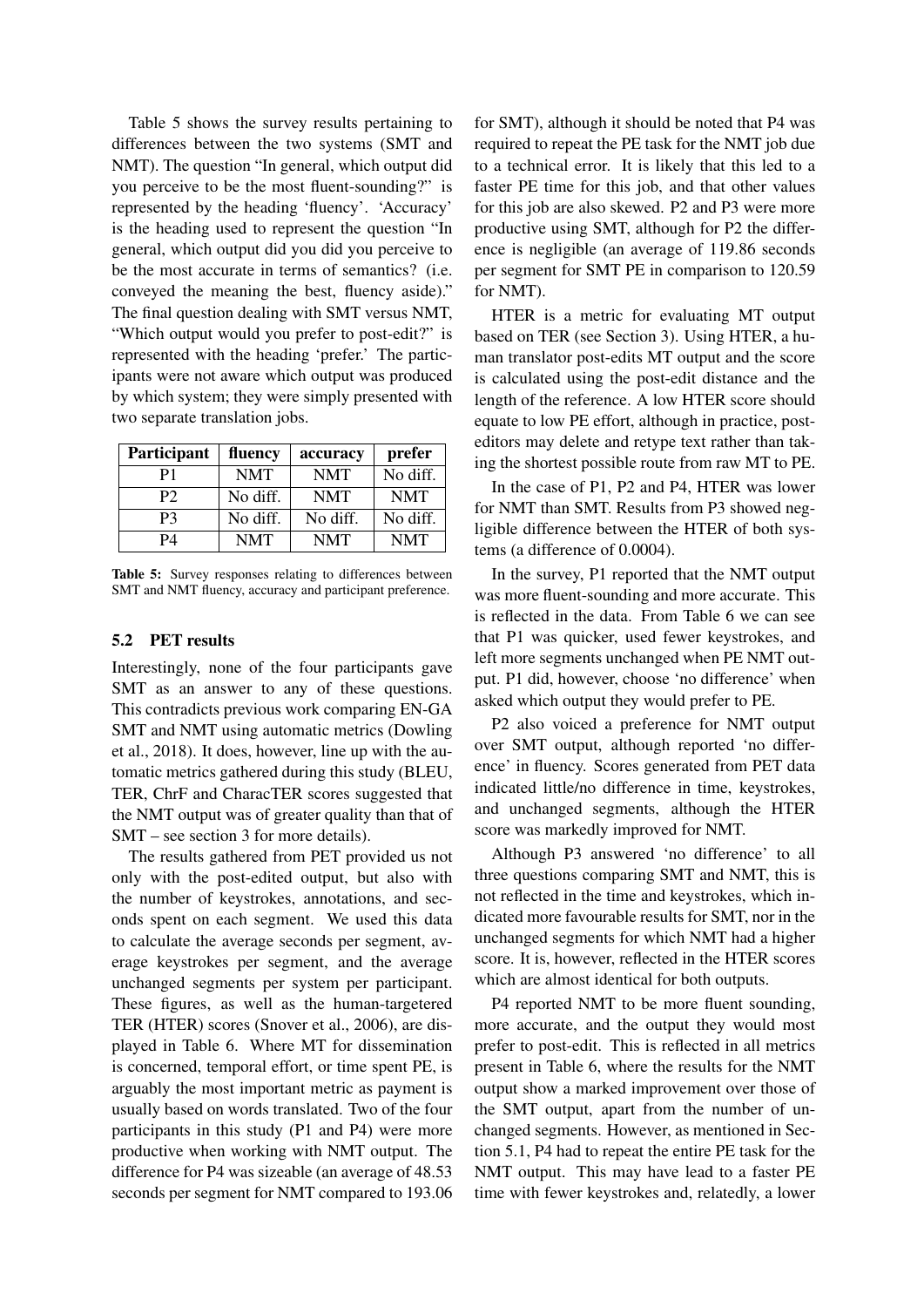| participant    | system     | avg. time/seg. | avg. keys./seg. | avg unchanged segs. | <b>HTER</b> |
|----------------|------------|----------------|-----------------|---------------------|-------------|
|                | <b>SMT</b> | 102.4          | 91.47           | 0.12                | 0.33        |
|                | <b>NMT</b> | 89.16          | 89.16           | 0.2                 | 0.28        |
| 2              | <b>SMT</b> | 119.86         | 207.09          | 0.11                | 0.52        |
| 2              | <b>NMT</b> | 120.59         | 205.61          | 0.12                | 0.43        |
| 3              | <b>SMT</b> | 173.15         | 90.44           | 0.17                | 0.36        |
| 3              | <b>NMT</b> | 207.21         | 139.9           | 0.2                 | 0.36        |
| $\overline{4}$ | <b>SMT</b> | 193.06         | 100.49          | 0.1                 | 0.43        |
| 4              | <b>NMT</b> | 48.53          | 48.73           | 0.18                | 0.24        |

Table 6: Table displaying the average (avg.) number of seconds (time) per segment (seg.), average number of keystrokes (keys.) per segments, average unchanged segments and HTER of each system for each participant.

HTER score. Overall, these results suggest HTER to be a more valuable indication than other metrics gathered.

# 5.3 PE output

With both the survey responses and figures generated using results from PET varying substantially from translator to translator we chose to take a closer look at the differences in PE output provided by the four participants. To identify potentially interesting sentences, we used compare-mt (Neubig et al., 2019), a tool designed to analyse MT output and provide the user with sentences which differ greatly. Although human-generated translations are not the intended input for compare-mt, it was still useful in identifying cases where the participants gave different translations.

| Input:     | If you have been allocated as a       |
|------------|---------------------------------------|
|            |                                       |
|            | decision-maker                        |
| $SMT$ :    | Má tá tú mar a déantóir cinntí*       |
|            | If you are a decision manufacturer    |
| P1:        | Más cinnteoir thú air                 |
|            | If you are a decision-maker for it    |
| <b>P3:</b> | Má ainmníodh thú mar chinnteoir       |
|            | If you are named as a decision-maker  |
| NMT:       | Má roghnaíodh mar chinnteoir thú      |
|            | If you are chosen as a decision-maker |
| P2:        | Má shanntar ról mar chinnteoir ort    |
|            | If the role of decision-maker is      |
|            | assigned to you                       |
| <b>P4:</b> | Má roghnaíodh mar chinnteoir thú      |
|            | If you are chosen as a decision-maker |

Table 7: A portion of the PE output from P1, P2, P3 and P4. The EN data provided to the translators as input is also provided. The relevant MT output provided to translators is given above the participants' output. A gloss for each sentence is indicated in italics below each GA output. An asterix (\*) indicates that the segment is not grammatically correct.

Table 7 shows a shortened portion of a segment of PE output produced by P1, P2, P3 and P4. It can be seen, even to those who do not speak Irish, that all four translators chose to post-edit the MT input in a different way. In fact, there is no word which is repeated (with the same inflections) throughout all four translations. Despite all being correct, it stands to reason that automatic values generated for this output, such as HTER and number of keystrokes, would also differ. This highlights the limitations of such metrics, as well as the need for multiple references when generating automatic evaluation scores.

Similarly, in Table 8, all four participants chose slightly different translations of the source text. In this example, the importance of context can be seen. In the source text, the acronym for Freedom of Information (FOI) is not expanded. Despite this, only P3 chooses to use the equivalent Irish acronym – possibly due to both MT systems producing the expanded acronym (shown in bold). The three other translators (P1, P2 and P4) chose to preserve the expanded acronym in the GA PE sentence. It could be the case that, in Irish, the acronym is not as instantly recognised as its English counterpart. This is quite common, when an acronym is commonly used in one language but not in another. Without training data to reflect this, it is unlikely that an MT system would produce such an output. This inconsistent spelling-out of the acronym in the post-edited texts again indicates the importance of in-domain training data and of seeking the advice of professional translators when training MT systems.

# 6 Conclusions and Future Work

We have presented the first HE study for EN-GA SMT and NMT. We have shown that, while auto-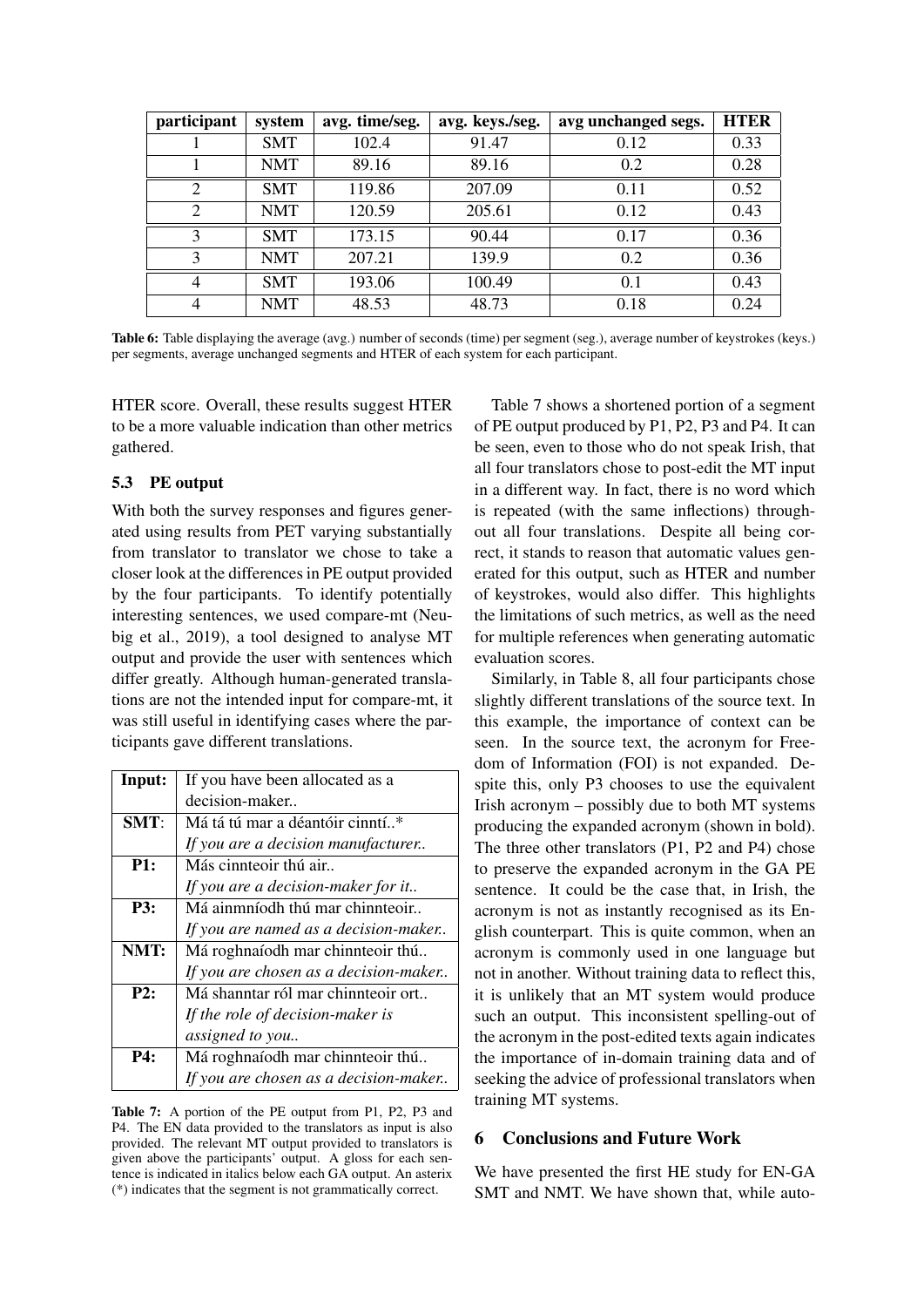| Source     | to ensure in the FOI legislation           |
|------------|--------------------------------------------|
| SMT:       | chun a chinntiú sa reachtaíocht um         |
|            | <b>Shaoráil Faisnéise</b>                  |
|            | to ensure in legislation surrounding       |
|            | the Freedom of Information                 |
| P1:        | cinntiú sa reachtaíocht um <b>Shaoráil</b> |
|            | Faisnéise.                                 |
|            | ensure in the legislation surrounding      |
|            | the <b>Freedom of Information</b>          |
| <b>P3:</b> | chun a chinntiú sa reachtaíocht SF.        |
|            | to ensure in the <b>FOI</b> legislation    |
| NMT:       | féachaint sa reachtaíocht um               |
|            | <b>Shaoráil Faisnéise</b>                  |
|            | see in the legislation surrounding the     |
|            | <b>Freedom of Information</b>              |
| P2:        | a fheacháint i reachtaíocht um             |
|            | Shaoráil Faisnéise                         |
|            | to see in legislation surrounding the      |
|            | <b>Freedom of Information</b>              |
| P4:        | féachaint sa reachtaíocht um               |
|            | Shaoráil Faisnéise                         |
|            | see in the legislation surrounding the     |
|            | <b>Freedom of Information</b>              |

Table 8: A portion of the PE output from P1, P2, P3 and P4. The EN data provided to the translators as the source text is also provided. The relevant MT output provided to translators is given above the participants output. A gloss for each sentence is indicated in italics below each GA output.

matic metrics can be useful in obtaining a rough idea of MT system quality, it does not always correlate with HE. Although in automatic metrics NMT was identified as the 'better' system and was the system translators deemed most accurate, $^{13}$ this did not consistently align with the scores generated using the PET output, nor the translators' perceptions of fluency or the system which they would most prefer to post-edit.<sup>14</sup>

Overall, we can see that, even with just four participants, results can vary from translator to translator with both automatic metrics and those gathered as a direct result of PE. As a result, it is unreasonable to expect any one automatic metric to perfectly mirror HE.

Within this study, we have observed HTER as the metric which most closely matches our participants' survey responses. However, it is important to note that with this study being limited to four

participants we are unable to make definitive conclusions as to the best metric with which to guide  $EN \rightarrow GA$  MT system development. As might be expected, the recommended approach would be to use HE wherever possible, and, in cases where this is not feasible, a combination of automatic metrics will provide the broadest snapshot of MT quality.

In terms of future work, we propose a similar study with more participants. We have seen that translators vary in MT PE approaches, experience and opinion. Accordingly, more participants would provide us with a more accurate picture of  $EN \rightarrow GA$  MT quality and would provide us with a greater amount of data points to extrapolate from. We also suggest a more fine-grained evaluation of  $EN \rightarrow GA$  MT output. In the survey portion of this study we elicit opinions of MT quality over 100 sentence documents in general. In the future it may be beneficial to examine specific differences between EN-GA SMT and NMT at the sentencelevel, examining variations in errors in case, semantics, tense, etc.

On a final note, it is worth considering that with the derogation of EN→GA translation within the EU lifting in 2021, there is an urgent requirement for Irish language translation with too few translators available to satisfy the demand as well as a lack of Irish language resources. This means that we have a greater need than ever for EN-GA MT systems designed with the end-user in mind.

Acknowledgements The ADAPT SFI Centre for Digital Media Technology is funded by Science Foundation Ireland through the SFI Research Centres Programme and is co-funded under the European Regional Development Fund through Grant #13/RC/2106. We thank the reviewers for their useful comments, and the four participants for their invaluable contribution to this research; go raibh míle maith agaibh.

## References

- Arcan, Mihael, Caoilfhionn Lane, Eoin O Droighneáin, and Paul Buitelaar. 2016. IRIS: English-Irish machine translation system. In *The International Conference on Language Resources and Evaluation*, pages 566–572, Portoroz, Slovenia.
- Aziz, Wilker, Sheila Castilho, and Lucia Specia. 2012. PET: a tool for post-editing and assessing machine translation. In *The International Conference on Language Resources and Evaluation*, pages 3982–3987, Istanbul, Turkey.

<sup>&</sup>lt;sup>13</sup>Three of the four translators chose the NMT system as the most accurate output in the post-task survey, see Table 5.

<sup>&</sup>lt;sup>14</sup>Two of the four chose NMT for both 'fluency' and 'prefer' in Table 5.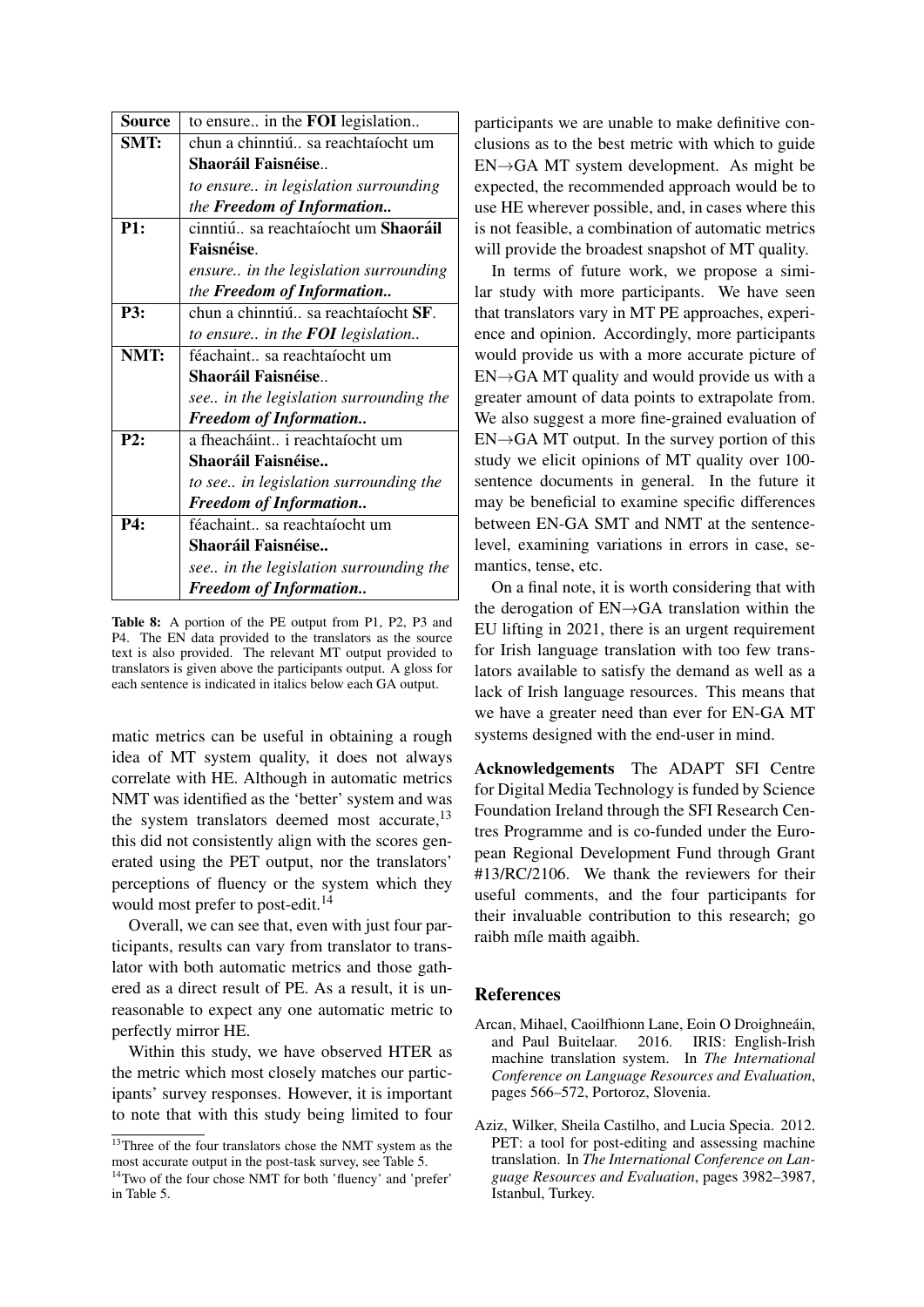- Barrault, Loïc, Ondřej Bojar, Marta R Costa-jussà, Christian Federmann, Mark Fishel, Yvette Graham, Barry Haddow, Matthias Huck, Philipp Koehn, Shervin Malmasi, et al. 2019. Findings of the 2019 conference on machine translation (wmt19). In *Proceedings of the Fourth Conference on Machine Translation (Volume 2: Shared Task Papers, Day 1)*, pages 1–61, Florence, Italy.
- Bayón, María Do Campo and Pilar Sánchez-Gijón. 2019. Evaluating machine translation in a lowresource language combination: Spanish-galician. In *Proceedings of Machine Translation Summit XVII Volume 2: Translator, Project and User Tracks*, pages 30–35, Dublin, Ireland.
- Bojar, Ondřej, Rajen Chatterjee, Christian Federmann, Yvette Graham, Barry Haddow, Matthias Huck, Antonio Jimeno Yepes, Philipp Koehn, Varvara Logacheva, Christof Monz, et al. 2016. Findings of the 2016 conference on machine translation. In *Proceedings of the First Conference on Machine Translation: Volume 2, Shared Task Papers*, pages 131– 198, Berlin, Germany.
- Castilho, Sheila, Joss Moorkens, Federico Gaspari, Rico Sennrich, Vilelmini Sosoni, Panayota Georgakopoulou, Pintu Lohar, Andy Way, Antonio Valerio Miceli Barone, and Maria Gialama. 2017. A comparative quality evaluation of pbsmt and nmt using professional translators. page 116–131.
- Castilho, Sheila, Stephen Doherty, Federico Gaspari, and Joss Moorkens. 2018. Approaches to human and machine Translation Quality Assessment. In *Translation Quality Assessment: From Principles to Practice*, volume 1 of *Machine Translation: Technologies and Applications*, pages 9–38. Springer International Publishing, July.
- Cheng, Yong. 2019. Joint training for pivot-based neural machine translation. In *Joint Training for Neural Machine Translation*, pages 41–54. Springer.
- Defauw, Arne, Sara Szoc, Tom Vanallemeersch, Anna Bardadym, Joris Brabers, Frederic Everaert, Kim Scholte, Koen Van Winckel, and Joachim Van den Bogaert. 2019. Developing a neural machine translation system for Irish. In *Proceedings of the 2nd Workshop on Technologies for MT of Low Resource Languages*, pages 32–38, Dublin, Ireland.
- Dowling, Meghan, Lauren Cassidy, Eimear Maguire, Teresa Lynn, Ankit Srivastava, and John Judge. 2015. Tapadóir: Developing a statistical machine translation engine and associated resources for Irish. In *Proceedings of the The Fourth LRL Workshop: "Language Technologies in support of Less-Resourced Languages"*, pages 314–318, Poznan, Poland.
- Dowling, Meghan, Teresa Lynn, Yvette Graham, and John Judge. 2016. English to Irish machine translation with automatic post-editing. In *PARIS Inalco du 4 au 8 juillet 2016*, page 42, Paris, France.
- Dowling, Meghan, Teresa Lynn, Alberto Poncelas, and Andy Way. 2018. SMT versus NMT: Preliminary comparisons for Irish. In *Association for Machine Translation in the Americas (AMTA)*, pages 12–20, Boston, USA.
- Dowling, Meghan, Teresa Lynn, and Andy Way. 2019. Investigating backtranslation for the improvement of English-Irish machine translation. *TEANGA, the Journal of the Irish Association for Applied Linguistics*, 26:1–25.
- Espla-Gomis, Miquel, Mikel L Forcada, Gema ` Ramírez-Sánchez, and Hieu Hoang. 2019. Paracrawl: Web-scale parallel corpora for the languages of the eu. In *Proceedings of Machine Translation Summit XVII Volume 2: Translator, Project and User Tracks*, pages 118–119, Dublin, Ireland.
- Etchegoyhen, Thierry, Borja Anza Porras, Andoni Azpeitia, Eva Martínez Garcia, Paulo Vale, José Luis Fonseca, Teresa Lynn, Jane Dunne, Federico Gaspari, Andy Way, et al. 2018. ELRI. European language resource infrastructure. page 351.
- European Language Resource Coordination. 2020. *ELRC WHITE PAPER Sustainable Language Data Sharing to Support Language Equality in Multilingual Europe*. OVD Verlag Saarbrucken, Saarbrucken.
- Heafield, Kenneth. 2011. Kenlm: Faster and smaller language model queries. In *Proceedings of the Sixth Workshop on Statistical Machine Translation*, pages 187–197, Edinburgh, Scotland.
- Imankulova, Aizhan, Raj Dabre, Atsushi Fujita, and Kenji Imamura. 2019. Exploiting out-of-domain parallel data through multilingual transfer learning for low-resource neural machine translation. In *Proceedings of Machine Translation Summit XVII Volume 1: Research Track*, pages 128–139, Dublin, Ireland.
- Judge, John, Ailbhe Ní Chasaide, Rose Ní Dhubhda, Kevin P. Scannell, and Elaine Uí Dhonnchadha. 2012. *An Ghaeilge sa Re Dhigiteach – The Irish ´ Language in the Digital Age*. META-NET White Paper Series. Georg Rehm and Hans Uszkoreit (Series Editors). Springer. Available online at http: //www.meta-net.eu/whitepapers.
- Klein, Guillaume, Yoon Kim, Yuntian Deng, Jean Senellart, and Alexander M Rush. 2017. Opennmt: Open-source toolkit for neural machine translation. In *Proceedings of ACL 2017, System Demonstrations*, pages 67–72, Vancouver, Canada.
- Koehn, Philipp and Rebecca Knowles. 2017. Six challenges for neural machine translation. In *Proceedings of the First Workshop on Neural Machine Translation*, pages 28–39, Vancouver, Canada.
- Koehn, Philipp, Hieu Hoang, Alexandra Birch, Chris Callison-Burch, Marcello Federico, Nicola Bertoldi, Brooke Cowan, Wade Shen, Christine Moran,